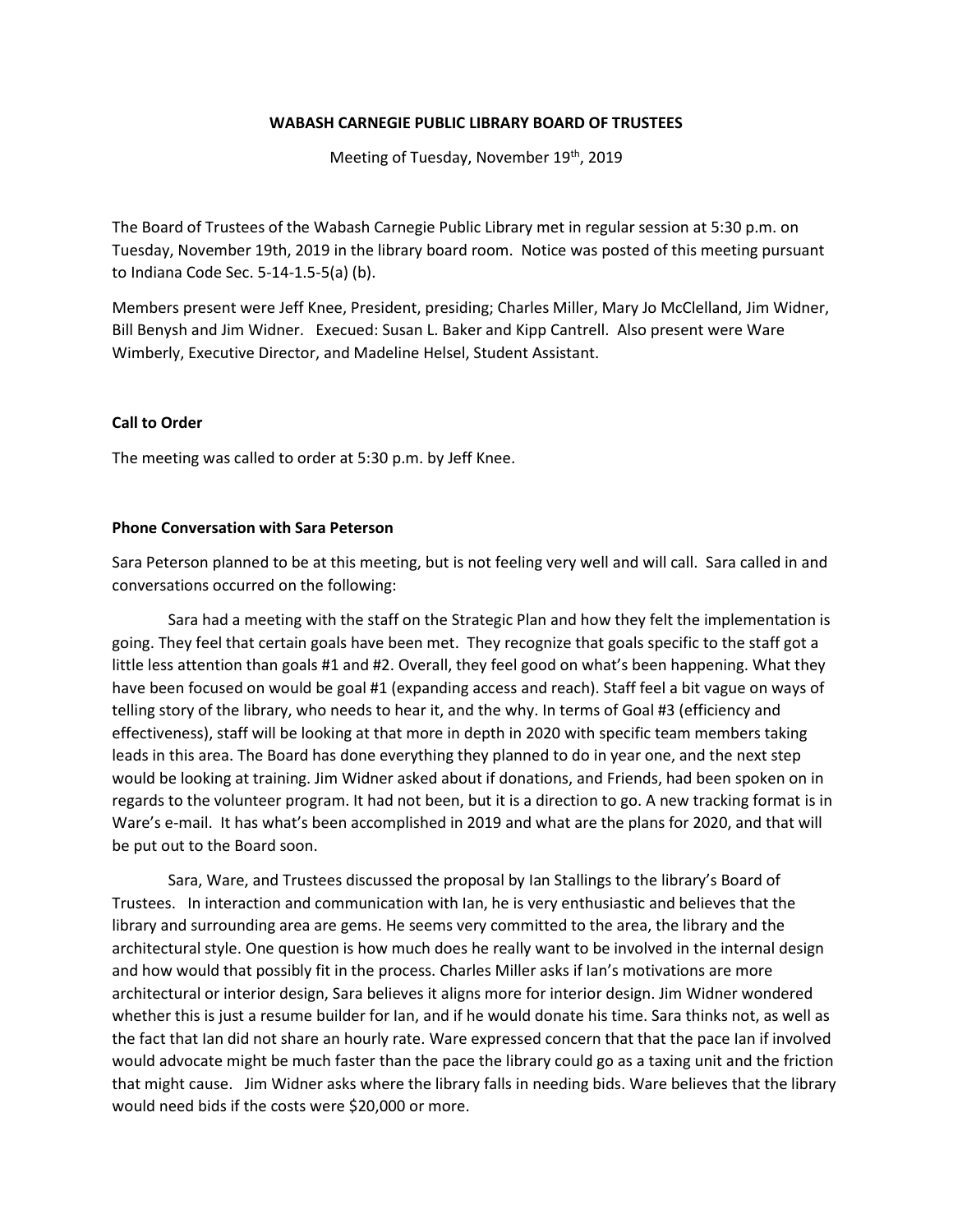Ian is interested in meeting the Board in December. Ware suggested to Ian to meet with the Board, but don't make any commitments. Ian has done work in the Lagro area particularly with the Lagro Canal Foundation and Trustees discussed what they had heard about that. It is important to make clear in communication with Ian that the library is a tax funded entity and it must be careful with those funds. After Ian meets the board, and if there is a good impression, it may be a next step to introduce a line of communication between him and Zach.

On the MKM proposal, Sara's spoken to Zach over the past couple of months. The primary goal is to get a good space assessment done so library could make the most of what it has space wise. It can re-assess how much space is needed for adding on to the building since the current plans are over 5 years old. This aligns with the plan as well as Zach's concerns of looking at functions and then see what is needed. The price-point of the MKM proposal seems reasonable. In previous working with staff, there is a concern per staff of being unheard in the process. Will work to make sure similar feelings do not occur in the space assessment process. After some discussion, it was decided to proceed with the MKM space assessment proposal.

Action: Charles Miller makes motion to approve MKM's space assessment proposal and Bill Benysh seconds. Motion passes.

#### **CONSENSUS AGENDA**

Approval of Oct. 15, 2019, Minutes Financial Report October Payroll November Claims

Action: Charles Miller makes a motion to approve the Consensus Agenda and Jim Widner seconds. Motion passed.

#### **PRESIDENT'S REPORT**

#### Annual Evaluation

Evaluation form for the Executive Director will be e-mailed to Trustees to be filled out.

#### **COMMITTEE REPORT**

The Parks Board has had good feedback on the Story Walk. The Parks Board wondered if there is any talk on doing a second Story Walk at a different location. Adam was pleasantly surprised at the number of children at the inaugural event there. The door is open to explore other locations to do a similar thing.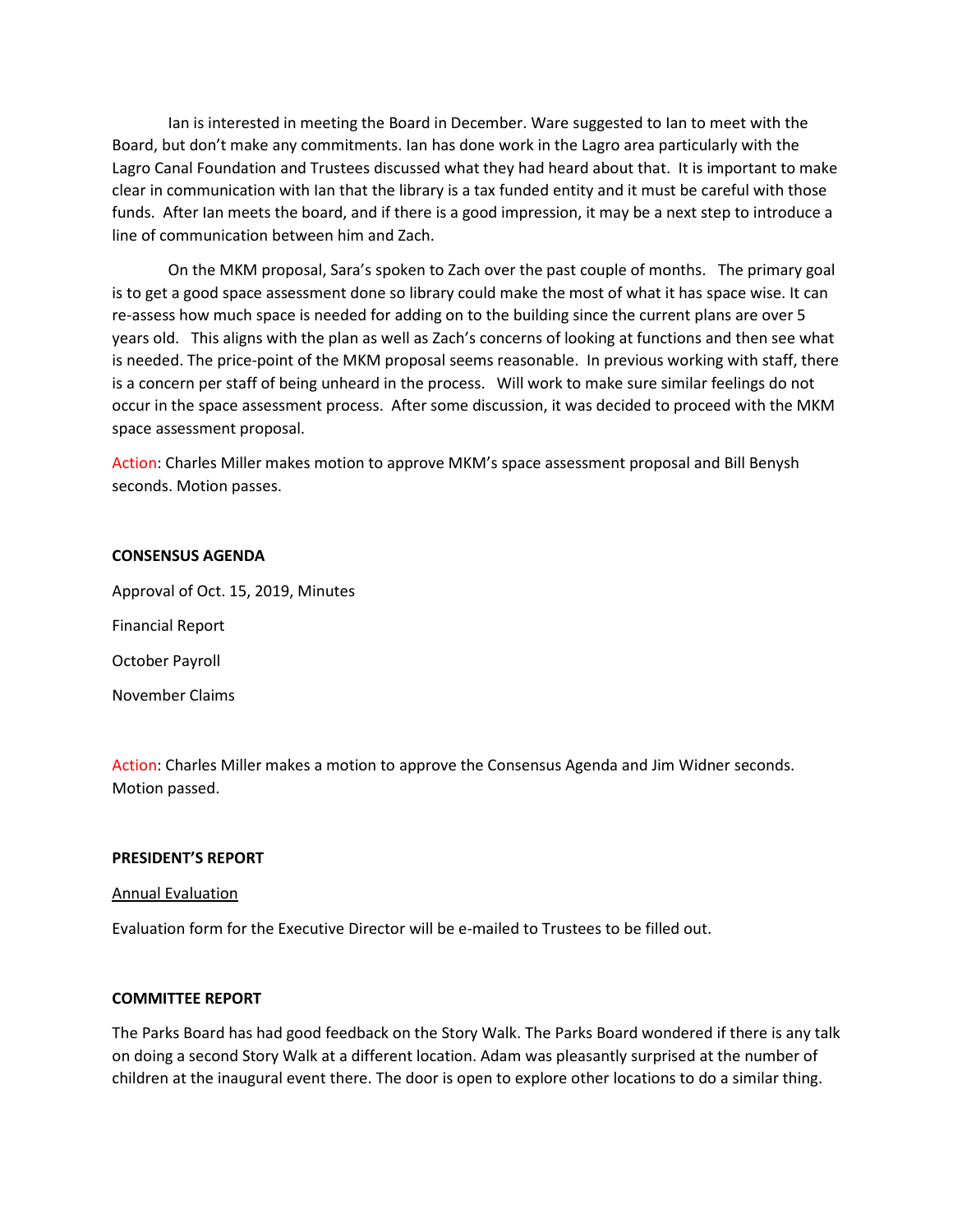The Story Walk just had it's first sponsorship from Crossroads Bank, which involves them donating money to the library in exchange for publicity at the Story Walk. Each story comes in at around the beginning of the month. Bill Benysh asks of what happens to the pages of the Story Walk afterwards, and if trading with other libraries who do similar things or recycling those pages was an option or at least something to look into.

#### **NEW BUSINESS**

## **Director's Report/Administrative Update**

#### Salary Ordinance/Schedule 2020

Ware and the Trustees discussed proposed salary and wages for 2020. There are number of positive factors in looking at increases including a good economy, average growth quotient by the State of Indiana is high, and the library's budget is very healthy. Staff both individually and as a team are doing a very good work and Ware is excited about the team in place. Trustees and Ware discussed proposed increases in the salary ordinance and schedule for 2020. Proposed 2020 salary ordinance and schedule were approved. Ware will look to doing a wage comparison in early 2020 to where we are in comparison to other similar sized public libraries.

Action: Mary Jo McClelland makes a motion to approve 2020 Salary and Schedule Ordinance and Bill Benysh seconds. Motion passed.

#### Insurance

The current Anthem employee group insurance plan is up for renewal if the library so chooses. The current plan if renewed would not be under the American Affordable Act (ACA). INGUARD agent Carrie Rees looked at some plans under the ACA and sent the one closest to the current Anthem plan to Ware for comparison purposes. The library doesn't pay any of the premium amounts for dependents as those are deducted from the paycheck of the staff member with a dependent. A renewal of the current plan would increase the monthly premiums by 6.8%, and once the plan is changed, the library can't go back to that type of plan. Ware and the Trustees discussed the plans. The recommendation is to continue with the current Anthem plan.

Action: Charles Miller moved to accept the renewal of present Anthem insurance for the employee group insurance and was seconded by Mary Jo McClelland. Motion passed.

## Polaris LEAP

Ware and Trustees talked about the proposed recommend to acquire Polaris LEAP to enhance our Circulation software and ability to reach patrons on a more mobile basis. Ware shared ways that staff could enhance both their work and ability to serve our community particularly when doing programming off site. Ware talked to librarians at the Huntington City Township Public Library and they are very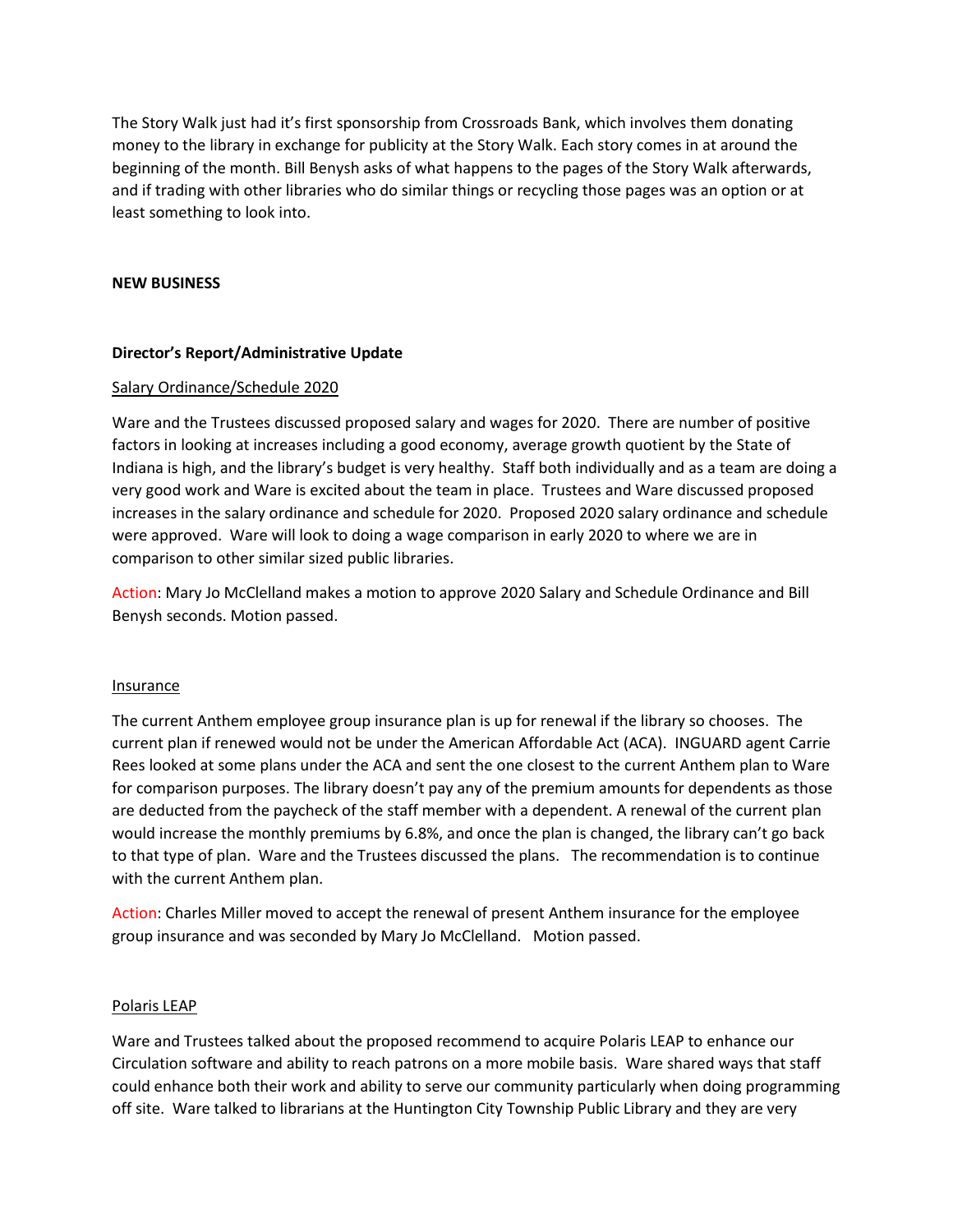satisfied with LEAP. Huntington has something called a Book Mobile, and they use LEAP to sign kids up for a library card when they meet them, not just at the library itself. The regular billing for Polaris is about \$14,000 and LEAP would be in addition to this cost. Trustees and Ware discussed the proposal to add Polaris LEAP. Trustees approved adding Polaris LEAP.

Action: Bill Benysh makes a motion to accept the LEAP and Charlie Miller seconds. Motion passed.

## Internet and Computer Use Policy

The library's INTERNET AND COMPUTER USE POLICY must be reviewed annually. There are no changes proposed to the current policy. Trustees discussed the policy and approved it.

Action: Charles Miller moves to accept the INTERNET AND COMPUTER USE POLICY, and Mary Jo McClelland seconds. Motion passed.

## Library Improvement Resource Fund (L.I.R.F.)

\$45,000 is usually transferred into the Library Improvement Reserve Fund (L.I.R.F.) at this time of the year, but this year the library has not used at much out of L.I.R.F. as anticipated. Concern expressed on transferring surplus into L.I.R.F. depending on the amounts in reserves and savings from the State of Indiana government. The money was marked to transfer into L.I.R.F., but proposed resolution would within the Other Services and Charges to the Online Databases line.

Action: Mary Jo McClelland makes move to approve the Resolution to move the \$45,000 designated to Transfer to LIRF (Line Item 3.94) to Online Databases (Line Item 3.95) within the Other Charges and Services category. Bill Benysh seconded. Motion passed.

## **ADMINISTRATIVE UPDATE**

## Survey for Fine Free

Cody Abbott is working on collecting data on the library currently not charging overdue fines on Youth Services and Young Adult books and some other type material.

## Christmas Celebration

On December 6<sup>th</sup>, there will be a Christmas Celebration at Market Street Grill. Trustees and staff are invited and one can being a guest.

## Veteran's Day/ Polaris Update